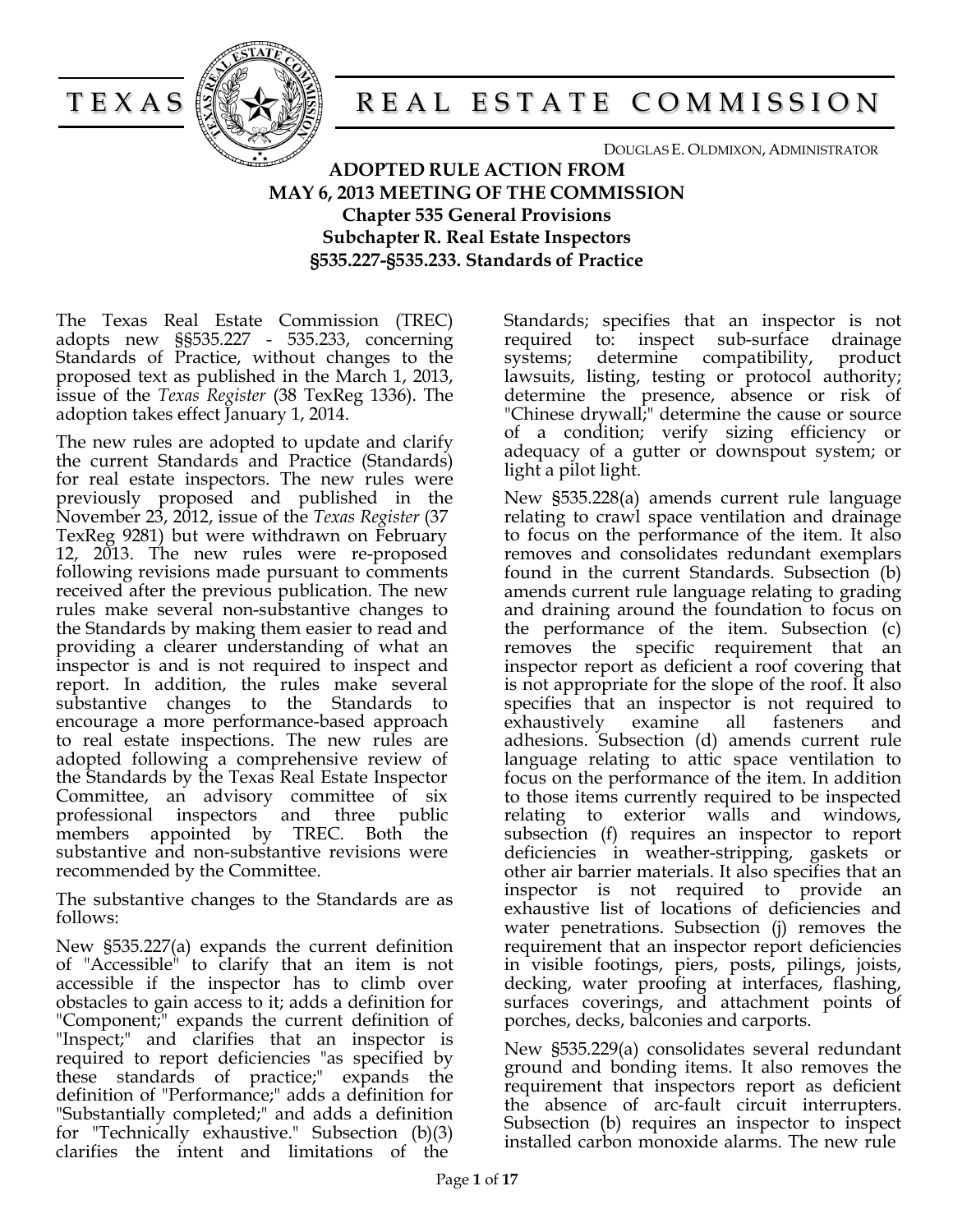updates the ground-fault circuit interruption language and moves the doorbell language from its current location under "appliances" to §535.229(b). It also removes and consolidates redundant exemplars found in the current Standards for switches and receptacles and clarifies that an inspector is not required to remove the covers of junction, fixture, receptacle or switch boxes unless specifically required to do so by the Standards.

New §535.230(a) clarifies the intent of the Standards regarding heating equipment, including expanding the current rule language relating to inadequate access and clearances, gas shut off valves, and gas appliance connectors, to provide more specificity. The new rules require an inspector to report deficiencies in the performance of a heat pump in electrical units. Subsection (b) clarifies the intent of the Standards regarding cooling equipment and other evaporative coolers, including expanding the current rule language relating to inadequate access and clearances to provide more specificity. Subsection (c) removes the requirement to report winterized units that are drained and shut down and consolidates several exemplars found in the current Standards. Subsection (d) removes several items found in the current Standards, deemed to be unrealistic for an inspector to inspect. Subsection (e) clarifies at what outdoor temperature an inspector is required to operate a heat pump and specifies that an inspector is not required to verify the tonnage match of indoor coils and outside coils or condensing units.

New §535.231 amends current rule language relating to static water pressure, fixtures and faucets not connected to appliances and fixture drains to focus on the performance of the item. The rule also removes and consolidates several exemplars found in the current Standards. Subsection (b) clarifies the intent of the Standards regarding water heaters, including expanding the current rule language relating to inadequate access and clearances, gas shut off valves, and gas appliance connectors, to provide more specificity. The rule also removes and consolidates several exemplars found in the current Standards. Subsection (c) clarifies the intent of the Standards regarding hydro-massage therapy equipment, including expanding the current rule language relating to inadequate

access and the performance and condition of components.

New §535.232 amends current rule language relating to several appliances to focus on the performance of the item. The rule changes the titles of several subsections of current §535.232 to bring them in line with industry terminology. The rule also removes and consolidates several exemplars related to various appliances found in the current Standards. Specifically, the rule adds several new requirements for ranges, cooktops, and ovens, including requiring the inspector to report as deficient combustible material within a certain area of cooktop burners, certain limitations regarding gas shutoff valves or connectors, and deficiencies in mounting and performance. The rule removes the requirement that an inspector inspect trash compactors, adds a requirement under "Garage door operators" that inspector report as deficient installed photoelectric sensors located more than six inches above the garage floor, and moves door bells requirements to new §535.229(b).

New §535.233 removes the Outdoor Cooking Equipment section, Gas Supply section, Other Built-In Appliance section and Whole House Vacuum System section. Paragraph (1) changes the titles of several paragraphs of §535.233 to bring them in line with industry terminology. The new rule clarifies the intent of the Standards regarding landscape irrigation (sprinkler) systems, including requiring an inspector to report as deficient: inoperative zone valves, the absence of shut-off valves between the water meter and backflow device, and deficiencies in the performance of the water emission devices, such as sprayer heads, rotary sprinkler heads, bubblers or drip lines. The new rule specifies that an inspector must report static water pressure and is not required to inspect sizing and effectiveness of backflow prevention devices. Paragraph (2) requires an inspector to report as deficient the presence of a single blockable main drain (potential entrapment hazard), the absence of ground-fault circuit interrupter protection devices and deficiencies in lighting fixtures. The rule specifies that an inspector is not required to disassemble filters or determine the effectiveness of entrapment covers. Paragraph (3) requires an inspector to report as deficient the absence of ground-fault circuit interrupter protection devices in grade-level portions of unfinished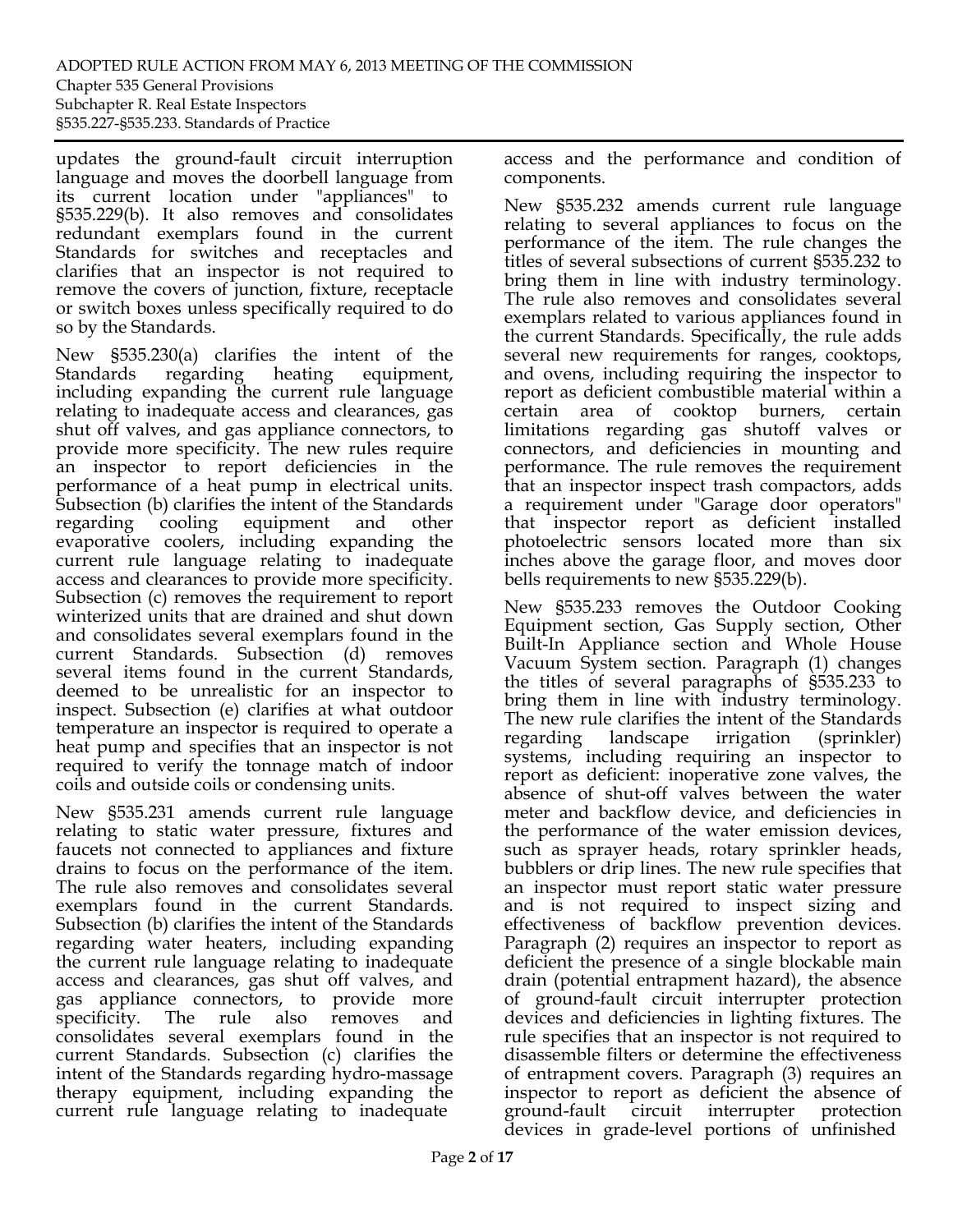accessory buildings used for storage or work areas, boathouses, and boat hoists. Paragraph (5) requires an inspector to report on the location of the distribution field in a private septic system.

The reasoned justification for the new rules is increased clarity for inspectors and consumers alike, as well as standards that more accurately reflect current technology, codes, and practices that form the basis of many of the Standards.

Four licensed inspectors sent comments on the proposed new rules.

One commenter objected to any changes in the Standards believing the Standards were being changed to ASHI standards which he felt were below the current Standards. The Commission respectfully disagrees with this commenter that the new rules are based on ASHI and cite the reasoned justification set out above as the need for the change to the existing Standards.

One commenter did not like the use of the word "performance" in conjunction with the Standards or the report stating that it would allow many items that are not functioning to some degree to not receive comments in the report. The Commission respectfully disagrees with this comment. Although the definition of "performance" was clarified in the new rules, the definition has been a part of the Standards for a long time. A performance-based approach to real estate inspections is what was contemplated by the legislature in Chapter 1102 and is in line with national industry standards.

Another commenter suggested in the areas of the Standards dealing with foundation crawl space, grade and drainage and roof structures and attic that the phrase "appears to be performing" would better serve the Texas consumer than simply reporting whether the item was "performing" or not. The Texas Real Estate Inspector Committee reviewed this comment and determined that the additional phrase was not helpful, adding no value to the information the inspector needs to provide.

This same commenter wanted "motor bonding" to be specifically included in the section on hydro-massage therapy equipment. The Texas Real Estate Inspector Committee reviewed this comment and determined that "motor bonding" was covered in the Standards under electrical systems and to repeat it here would be

unnecessarily redundant. The commenter also wanted the new rules to require inspectors to report the absence of carbon monoxide detectors as a deficiency. The Texas Real Estate Inspector Committee reviewed this comment and determined that the Standards requirement that the inspector note a deficiency if there is a defect with an existing carbon monoxide detection device, but not note the absence of such a device, was sufficient since carbon monoxide detection devices are not required to be in all homes.

Three commenters made suggested changes to insert specific technical requirements in the new rules regarding smoke detector devices, water heaters, dryer exhaust systems, and electrical systems (specifically referring to the National Electric Code standards). The Commission respectfully declines to make these changes. All of these technical change comments were reviewed by the Texas Real Estate Inspector Committee and they determined that these comments were trying to impose building, electrical or plumbing code or manufacturer's installment requirements into the Standards. Under Texas Occupations Code, §1102.001(9), a real estate inspection is defined as an "opinion as to the condition of the improvements to real property, including structural items, electrical items, mechanical systems, plumbing systems, or equipment." Additionally, a real estate inspector is not required by Chapter 1102 to be codecertified for any system. These provisions are evidence that the legislature did not intend for the real estate inspection for home buyers and sellers to be code-based and therefore the Commission declines to make revisions based on those comments.

One commenter was concerned that the new rules would require an inspector to test Arc Fault breakers (AFCI) when the house was occupied. Another commenter wanted inspectors to report the lack of AFCIs. The Texas Real Estate Inspector Committee intentionally removed the necessity to report on the lack of AFCIs, but noted that under the new rules, if AFCIs are present, inspectors have to check their performance unless the house is occupied, in which case, they do not.

One commenter agreed with the removal of the requirement to test the pressure relief valve but felt that other matters related to the pressure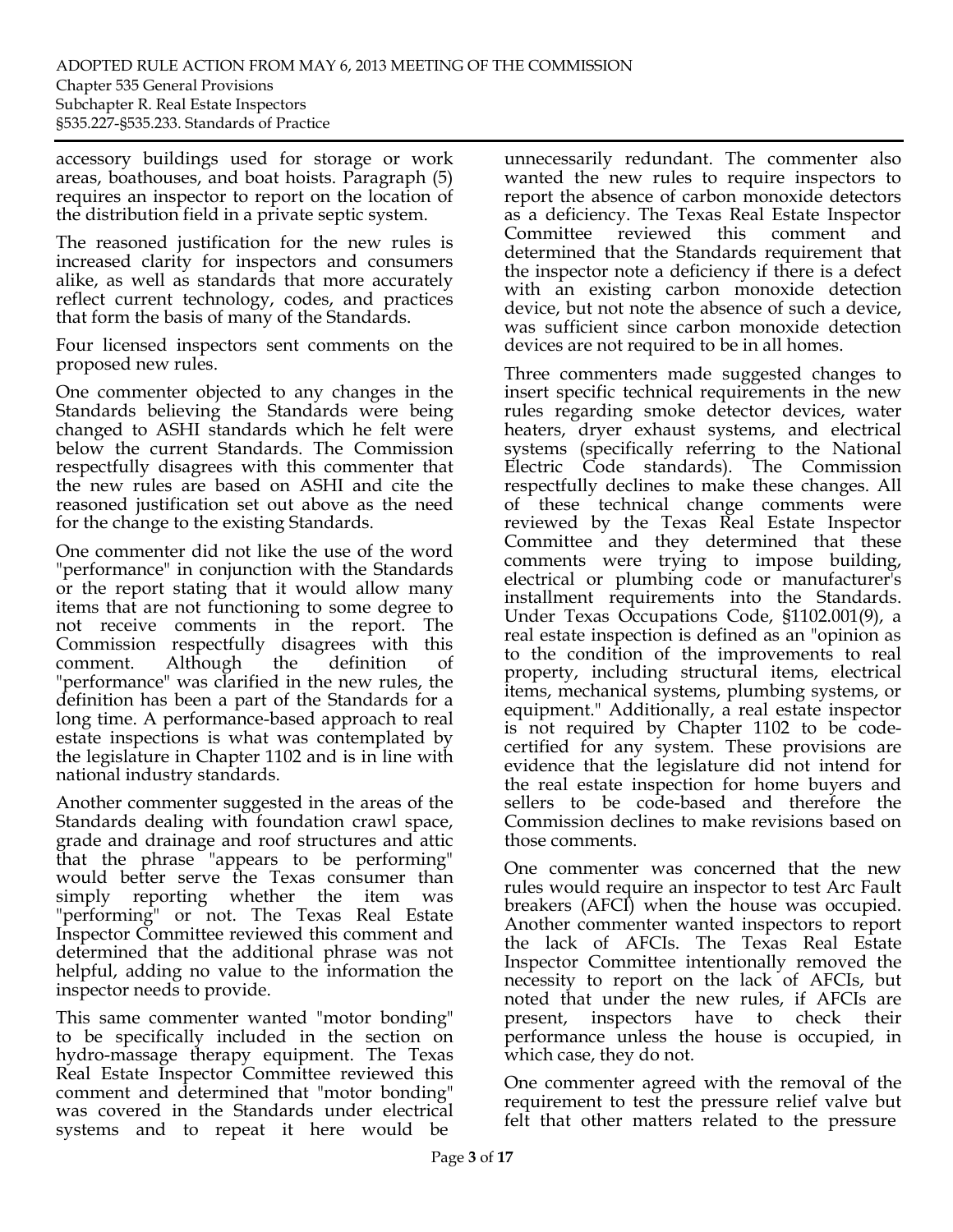relief valve such as absence of or deficiencies in the temperature and pressure relief valve should not have been deleted. The Texas Real Estate Inspector Committee reviewed this comment and determined that the Standard related to this area was clear and did not need to be expanded. The commenter also was concerned that the new rules no longer required inspectors to check for gas leaks on furnaces. The Texas Real Estate Inspector Committee reviewed this comment and determined that the Standards do still require an inspector to check for gas leaks on furnaces. Finally, this commenter requested a revision to the Standard regarding water heaters (which was not changed from the prior version of the Standards) stating that it was outdated and not applicable to most modern water heaters and tankless heaters which cannot be opened to inspect flame elements. The Texas Real Estate Inspector Committee reviewed this comment and determined that the Standard needed to remain to deal with older water heaters still found in homes. They also stated that the Standards already do not require an inspector to open or inspect a water heater flame where removing the cover would void a manufacturer's warranty or was not constructed to be removed.

The new rules are adopted under Texas Occupations Code, §1101.151, which authorizes the Texas Real Estate Commission to make and enforce all rules and regulations necessary for the performance of its duties and to establish standards of conduct and ethics for its licensees in keeping with the purpose and intent of the Act to ensure compliance with the provisions of the Act.

The statutes affected by these new rules are Texas Occupations Code, Chapters 1101 and 1102. No other statute, code or article is affected by the new rules.

## *§535.227. Standards of Practice: General Provisions.* (a)Definitions*.*

(1) Accessible‐‐In the reasonable judgment of the inspector, capable of being approached, entered, or viewed without:

(A) hazard to the inspector;

(B) having to climb over obstacles, moving furnishings or large, heavy, or fragile objects;

(C) using specialized equipment or procedures;

(D) disassembling items other than covers or panels intended to be removed for inspection;

(E) damaging property, permanent construction or building finish; or

(F) using a ladder for portions of the inspection other than the roof or attic space.

(2) Chapter 1102‐‐Texas Occupations Code, Chapter 1102.

(3) Component‐‐A part of a system.

(4) Cosmetic‐‐Related only to appearance or aesthetics, and not related to performance, operability, or water penetration.

(5) Deficiency‐‐In the reasonable judgment of the inspector, a condition that:

(A) adversely and materially affects the performance of a system, or component; or

(B) constitutes a hazard to life, limb, or property as specified by these standards of practice.

(6) Deficient‐‐Reported as having one or more deficiencies.

(7) Inspect‐‐To operate in normal ranges using ordinary controls at typical settings, look at and examine accessible systems or components and report observed deficiencies as specified by these standards of practice.

(8) Performance‐‐Achievement of an operation, function or configuration relative to<br>accepted industry standard practices with accepted industry standard practices with consideration of age and normal wear and tear from ordinary use.

(9) Report‐‐To provide the inspector's opinions and findings on the standard inspection report form as required by §535.222 and §535.223 of this title.

(10) Specialized equipment‐‐Equipment such as thermal imaging equipment, moisture meters, gas or carbon monoxide detection equipment, environmental testing equipment and devices, elevation determination devices, and ladders capable of reaching surfaces over one story above ground surfaces.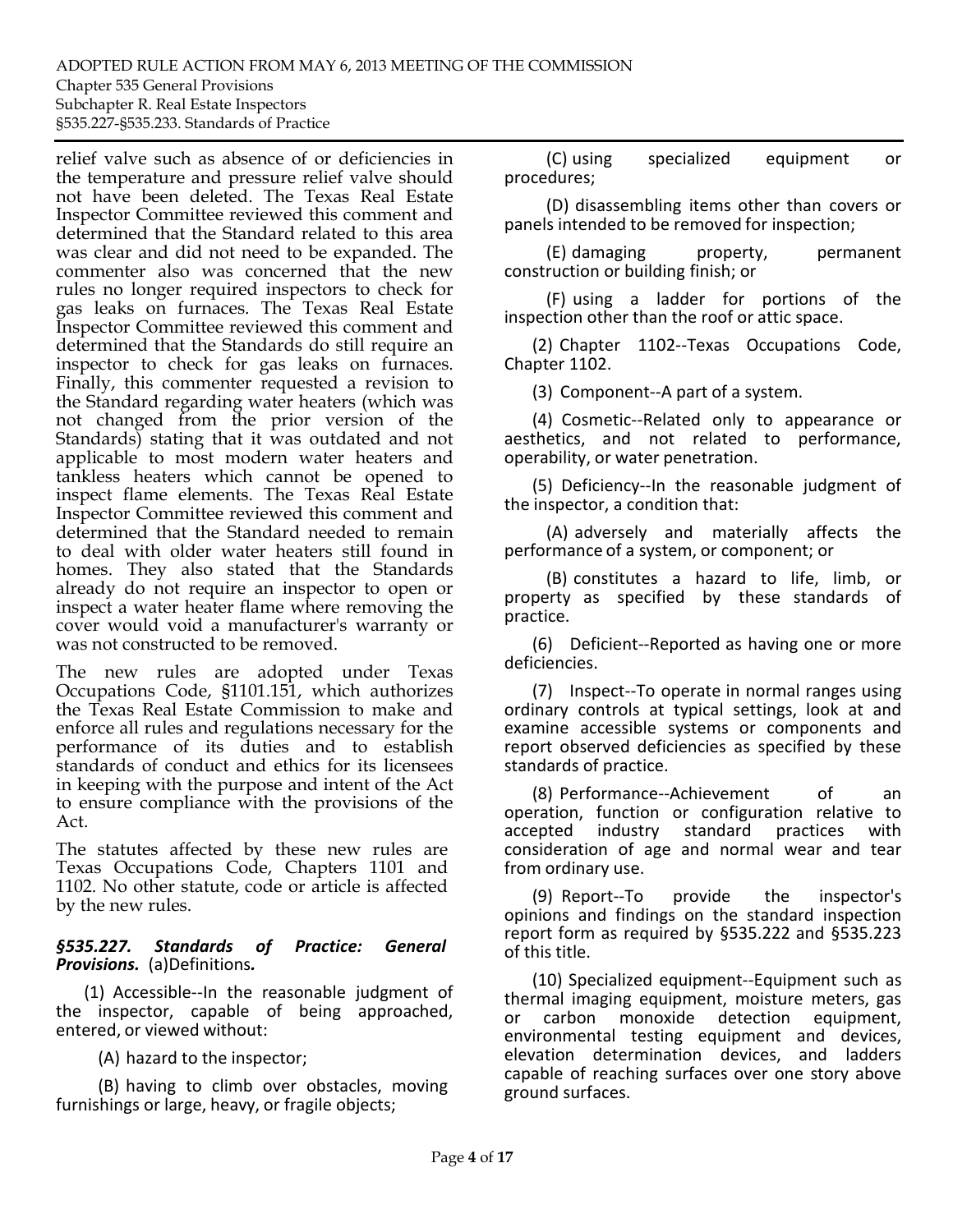(11) Specialized procedures‐‐Procedures such as environmental testing, elevation measurement, calculations and any method employing destructive testing that damages otherwise sound materials or finishes.

(12) Standards of practice‐‐§§535.227 ‐ 535.233 of this title.

(13) Substantially completed‐‐The stage of construction when a new building, addition, improvement, or alteration to an existing building is sufficiently complete that the building, addition, improvement or alteration can be occupied or used for its intended purpose.

(14) Technically Exhaustive‐‐A comprehensive investigation beyond the scope of a real estate inspection which would involve determining the cause or effect of deficiencies, exploratory probing or discovery, the use of specialized knowledge, equipment or procedures.

(b) Scope.

(1) These standards of practice define the minimum levels of inspection required for substantially completed residential improvements to real property up to four dwelling units. A real estate inspection is a non-technically exhaustive, limited visual survey and basic performance evaluation of the systems and components of a building using normal controls and does not require the use of specialized equipment or procedures. The purpose of the inspection is to provide the client with information regarding the general condition of the residence at the time of inspection. The inspector may provide a higher level of inspection performance than required by these standards of practice and may inspect components and systems in addition to those described by the standards of practice.

(2) General Requirements. The inspector shall:

(A) operate fixed or installed equipment and appliances listed herein in at least one mode with ordinary controls at typical settings;

(B) visually inspect accessible systems or components from near proximity to the systems and components, and from the interior of the attic and crawl spaces; and

(C) complete the standard inspection report form as required by §535.222 and §535.223 of this title.

(3) General limitations. The inspector is not required to:

(A) inspect:

*(i*) items other than those listed within these standards of practice;

*(ii)* elevators;

*(iii)* detached buildings, decks, docks, fences, or waterfront structures or equipment;

*(iv)* anything buried, hidden, latent, or concealed;

*(v)* sub‐surface drainage systems;

*(vi)* automated or programmable control systems, automatic shut‐off, photoelectric sensors, timers, clocks, metering devices, signal lights, lightning arrestor system, remote controls, security or data distribution systems, solar panels or smart home automation components; or

*(vii)* concrete flatwork such as driveways, sidewalks, walkways, paving stones or patios;

(B) report:

*(i)* past repairs that appear to be effective and workmanlike except as specifically required by these standards;

*(ii)* cosmetic or aesthetic conditions; or

*(iii)* wear and tear from ordinary use;

(C) determine:

*(I)* insurability, warrantability, suitability, adequacy, compatibility, marketability, operating costs, recalls, counterfeit products, product lawsuits, life expectancy, age, energy efficiency, vapor barriers, thermostatic performance, compliance with any code, listing, testing or protocol authority, utility sources, or manufacturer or regulatory requirements except as specifically required by these standards;

*(ii)* the presence or absence of pests, termites, or other wood‐destroying insects or organisms;

*(iii)* the presence, absence, or risk of<br>
os, lead-based paint, mold, mildew, asbestos, lead-based paint, mold, mildew,<br>corrosive or contaminated drywall "Chinese contaminated drywall Drywall" or any other environmental hazard, environmental pathogen, carcinogen, toxin, mycotoxin, pollutant, fungal presence or activity, or poison;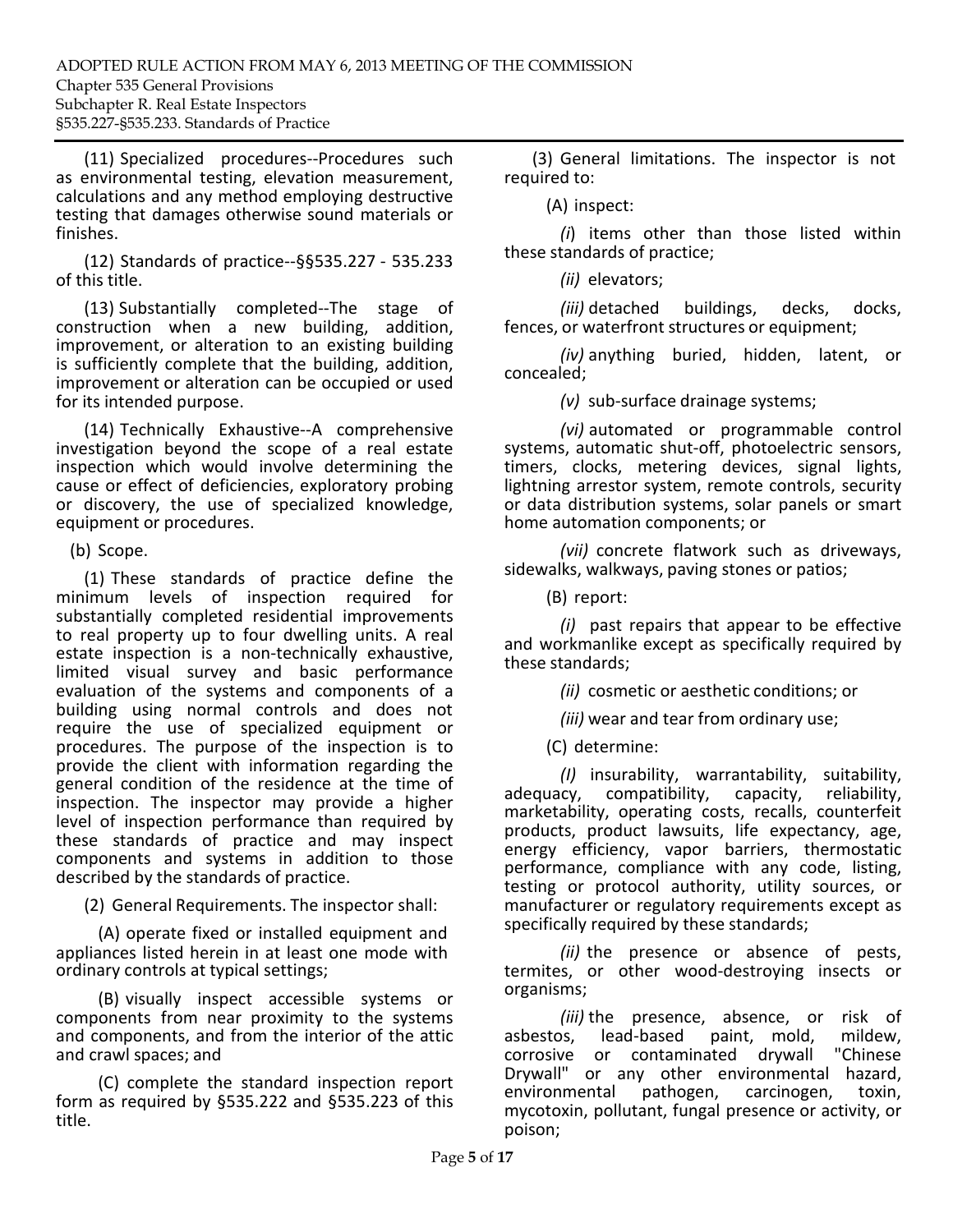*(iv )*types of wood or preservative treatment and fastener compatibility; or

*(v)* the cause or source of a condition;

(D) anticipate future events or conditions, including but not limited to:

*(i)* decay, deterioration, or damage that may occur after the inspection;

*(ii)* deficiencies from abuse, misuse or lack of use;

*(iii)* changes in performance of any component or system due to changes in use or occupancy;

*(iv)* the consequences of the inspection or its effects on current or future buyers and sellers;

*(v)* common household accidents, personal injury, or death;

*(vi)* the presence of water penetrations; or

*(vii)* future performance of any item;

(E) operate shut‐off, safety, stop, pressure or pressure‐regulating valves or items requiring the use of codes, keys, combinations, or similar devices;

(F) designate conditions as safe;

(G) recommend or provide engineering,<br>ectural, appraisal, mitigation, physical architectural, surveying, realty, or other specialist services;

(H) review historical records, installation instructions, repair plans, cost estimates, disclosure documents, or other reports;

(I) verify sizing, efficiency, or adequacy of the ground surface drainage system;

(J) verify sizing, efficiency, or adequacy of the gutter and downspout system;

(K) operate recirculation or sump pumps;

(L) remedy conditions preventing inspection of any item;

(M)apply open flame or light a pilot to operate any appliance;

(N) turn on decommissioned equipment, systems or utility services; or

(O) provide repair cost estimates, recommendations, or re‐inspection services.

(4) In the event of a conflict between specific provisions and general provisions in the standards<br>of practice, specific provisions shall take of practice, specific provisions precedence.

(5) Departure.

(A) An inspector may depart from the inspection of a component or system required by the standards of practice only if:

*(i)* the inspector and client agree the item is not to be inspected;

*(ii)* the inspector is not qualified to inspect the item;

*(iii)* in the reasonable judgment of the inspector, conditions exist that prevent inspection of an item;

*(iv)* the item is a common element of a multi-family development and is not in physical contact with the unit being inspected, such as the foundation under another building or a part of the foundation under another unit in the same building;

*(v)* the inspector reasonably determines that conditions or materials are hazardous to the health or safety of the inspector; or

*(vi)* in the reasonable judgment of the inspector, the actions of the inspector may cause damage to the property.

(B)If an inspector departs from the inspection of a component or system required by the standards of practice, the inspector shall:

*(i)* notify the client at the earliest practical opportunity that the component or system will not be inspected; and

*(ii)* make an appropriate notation on the inspection report form, stating the reason the component or system was not inspected.

(C) If the inspector routinely departs from inspection of a component or system required by the standards of practice, and the inspector has reason to believe that the property being inspected includes that component or system, the earliest practical opportunity for the notice required by this subsection is the first contact the inspector makes with the prospective client.

(c) Enforcement. Failure to comply with the standards of practice is grounds for disciplinary action as prescribed by Chapter 1102.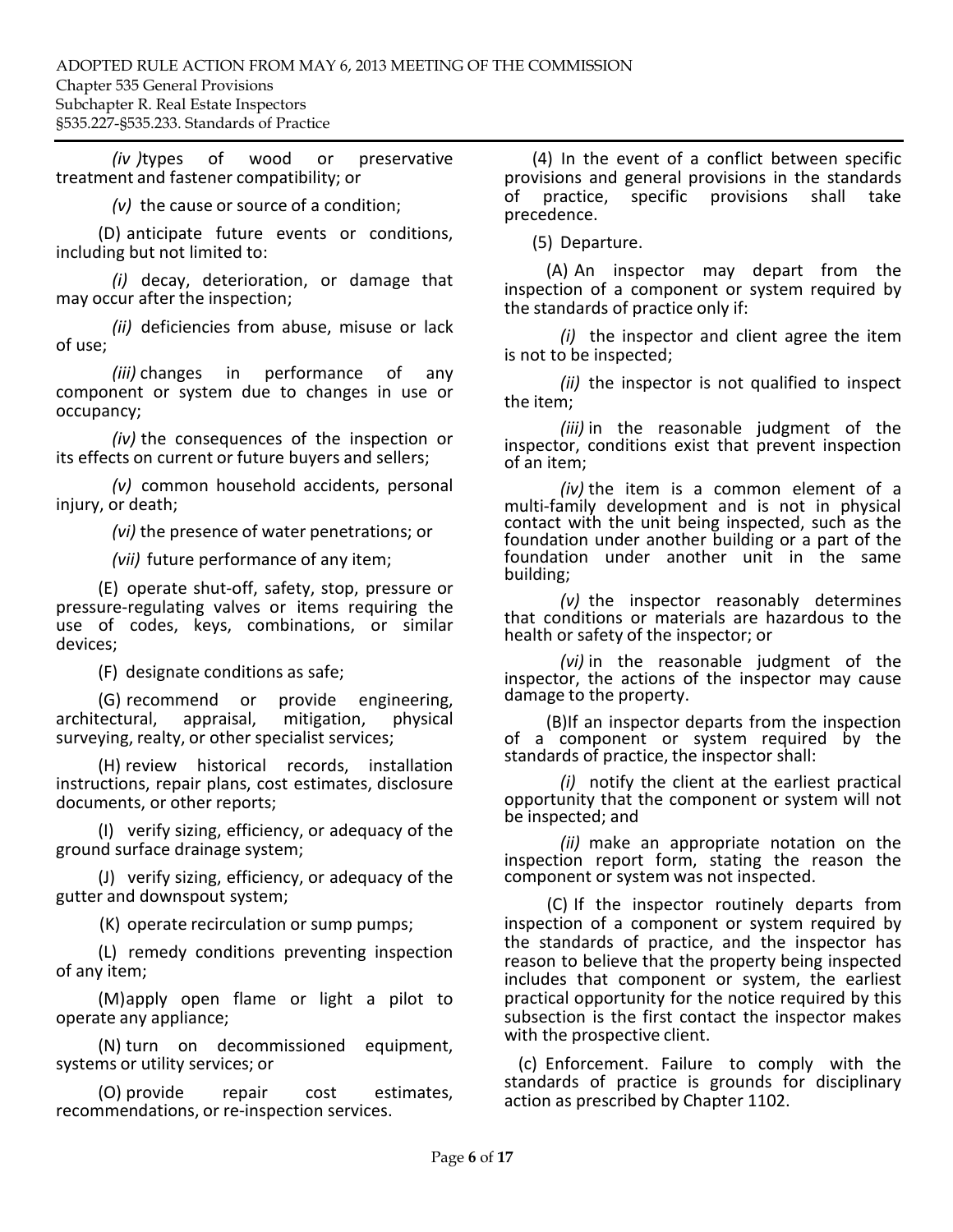*§535.228. Standards of Practice: Minimum Inspection Requirements for Structural Systems.*  (a) Foundations. The inspector shall:

(1) render a written opinion as to the performance of the foundation; and

(2) report:

(A) the type of foundations;

(B )the vantage point from which the crawl space was inspected;

(3) generally report present and visible indications used to render the opinion of adverse performance, such as:

(A) binding, out‐of‐square, non‐latching doors;

(B) framing or frieze board separations;

(C) sloping floors;

(D) window, wall, floor, or ceiling cracks or separations; and

(E) rotating, buckling, cracking, or deflecting masonry cladding.

(4) report as Deficient:

(A) deteriorated materials;

(B) deficiencies in foundation components such as; beams, joists, bridging, blocking, piers, posts, pilings, columns, sills or subfloor;

(C) deficiencies in retaining walls related to foundation performance;

(D) exposed or damaged reinforcement;

(E) crawl space ventilation that is not performing; and

(F) crawl space drainage that is not performing.

(5) The inspector is not required to:

(A) enter a crawl space or any area where headroom is less than 18 inches or the access opening is less than 24 inches wide and 18 inches high;

(B) provide an exhaustive list of indicators of possible adverse performance; or

(C) inspect retaining walls not related to foundation performance.

(b) Grading and drainage. The inspector shall:

(1) report as Deficient:

(A) drainage around the foundation that is not performing;

(B) deficiencies in grade levels around the foundation; and

(C) deficiencies in installed gutter and downspout systems.

(2) The inspector is not required to:

(A) inspect flatwork or detention/retention ponds (except as related to slope and drainage);

(B) determine area hydrology or the presence of underground water; or

(C) determine the efficiency or performance of underground or surface drainage systems.

(c) Roof covering materials. The inspector shall:

(1) inspect the roof covering materials from the surface of the roof;

(2) report:

(A) type of roof coverings;

(B) vantage point from where the roof was inspected;

(C) evidence of water penetration;

(D) evidence of previous repairs to the roof covering material, flashing details, skylights and other roof penetrations; and

(3) report as Deficient deficiencies in:

(A) fasteners;

(B) adhesion;

(C) roof covering materials;

(D) flashing details;

(E) skylights; and

(F) other roof penetrations.

(4) The inspector is not required to:

(A) determine the remaining life expectancy of the roof covering;

(B) inspect the roof from the roof level if, in the inspector's reasonable judgment, the inspector cannot safely reach or stay on the roof or significant damage to the roof covering materials may result from walking on the roof;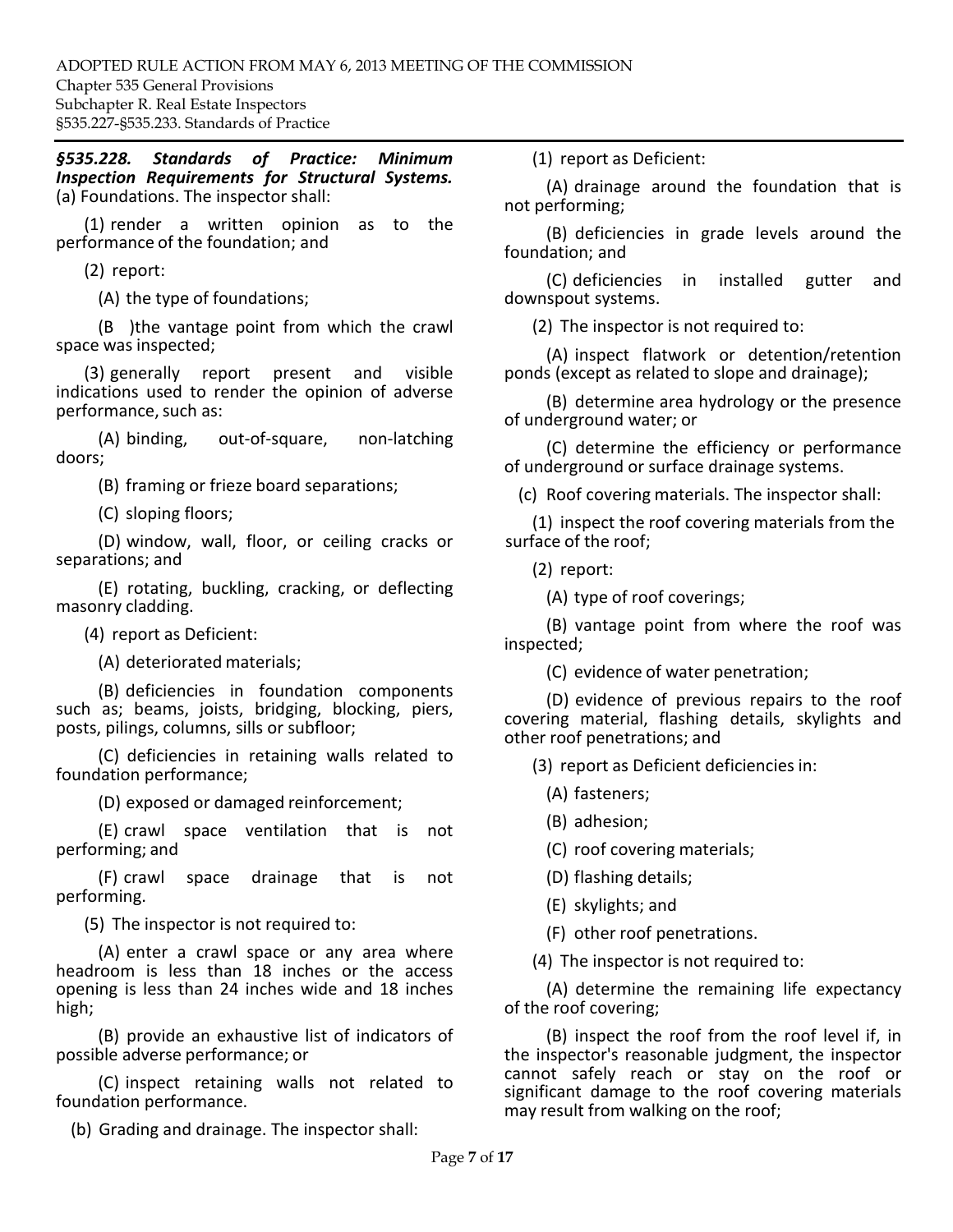(C) determine the number of layers of roof covering material;

(D) identify latent hail damage;

(E) exhaustively examine all fasteners and adhesion, or

(F) provide an exhaustive list of locations of deficiencies and water penetrations.

(d) Roof structures and attics. The inspector shall:

(1) report:

(A) the vantage point from which the attic space was inspected;

(B) approximate average depth of attic insulation;

(C) evidence of water penetration;

(2) report as Deficient:

(A) attic space ventilation that is not performing;

(B) deflections or depressions in the roof surface as related to adverse performance of the framing and decking;

(C) missing insulation;

(D) deficienciesin

*(i)* installed framing members and decking;

*(ii)* attic access ladders and access openings; and

*(iii)* attic ventilators.

(3) The inspector is not required to:

(A) enter attics or unfinished spaces where openings are less than 22 inches by 30 inches or headroom is less than 30 inches;

(B) operate powered ventilators; or

(C) provide an exhaustive list of locations of deficiencies and water penetrations.

(e) Interior walls, ceilings, floors, and doors. The inspector shall:

(1) report evidence of water penetration;

(2) report as Deficient:

(A) deficiencies in the condition and performance of doors and hardware;

(B) deficiencies related to structural performance or water penetration; and

(C) the absence of or deficiencies in fire separation between the garage and the living space and between the garage and its attic.

(3) The inspector is not required to:

(A) report cosmetic damage or the condition of floor, wall, or ceiling coverings; paints, stains, or other surface coatings; cabinets; or countertops, or

(B) provide an exhaustive list of locations of deficiencies and water penetrations.

(f) Exterior walls, doors, and windows. The inspector shall:

(1) report evidence of water penetration;

(2) report as Deficient:

(A) the absence of performing emergency escape and rescue openings in all sleeping rooms;

(B) a solid wood door less than 1‐3/8 inches in thickness, a solid or honeycomb core steel door less than 1‐3/8 inches thick, or a 20‐minute fire‐ rated door between the residence and an attached garage;

(C) missing or damaged screens;

(D) deficiencies related to structural performance or water penetration;

(E) deficiencies in:

*(i)* weather stripping, gaskets or other air barrier materials;

*(ii)* claddings;

*(iii)* water resistant materials and coatings;

*(iv)* flashing details and terminations;

*(v)* the condition and performance of exterior doors, garage doors and hardware; and

*(vi)* the condition and performance of windows and components.

(3) The inspector is not required to:

(A) report the condition of awnings, blinds, shutters, security devices, or other non‐structural systems;

(B) determine the cosmetic condition of paints, stains, or other surface coatings; or

(C)operate a lock if the key is not available.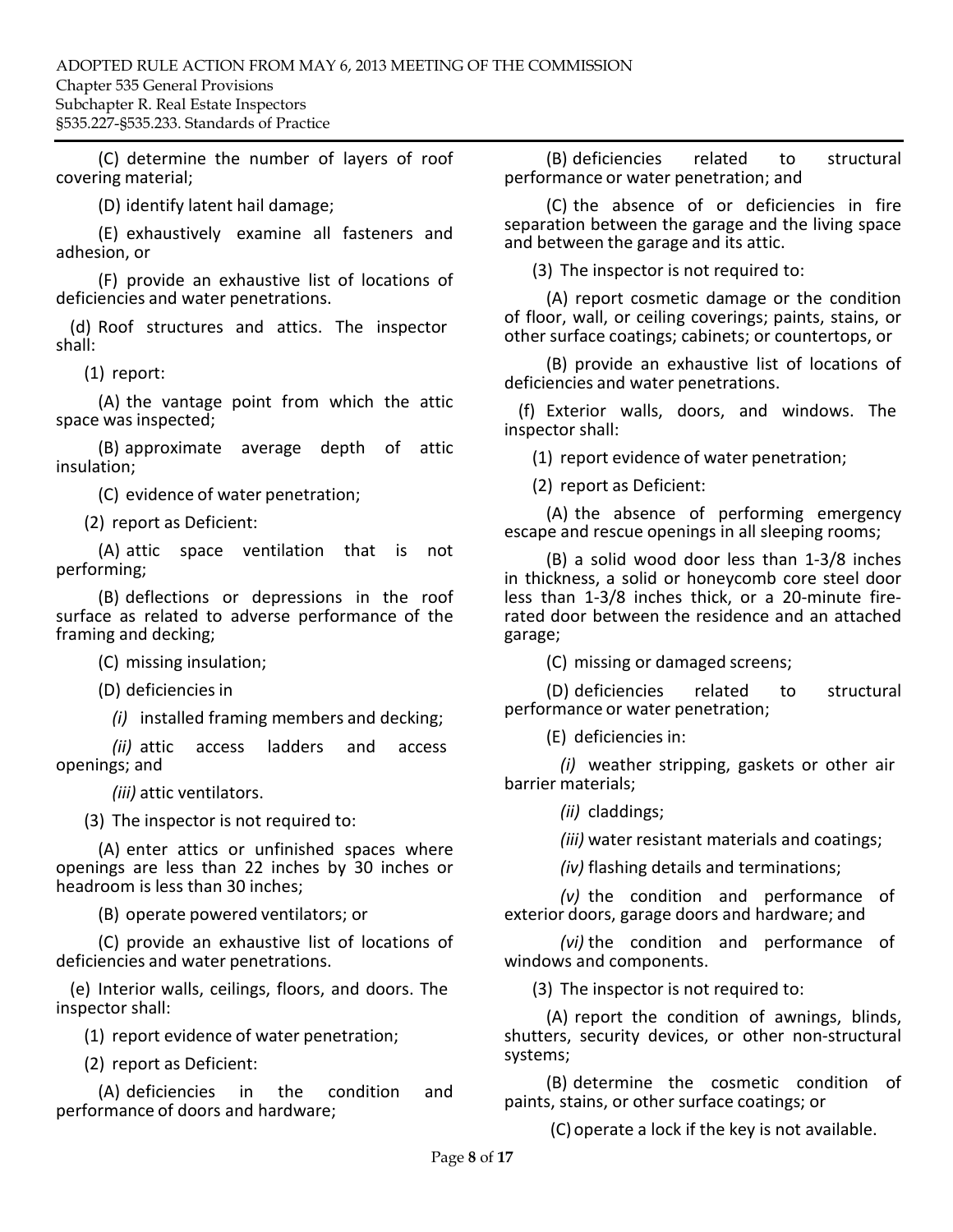(D) provide an exhaustive list of locations of deficiencies and water penetrations.

(g) Exterior and interior glazing. The inspector shall:

(1) report as Deficient:

(A) insulated windows that are obviously fogged or display other evidence of broken seals;

(B) deficiencies in glazing, weather stripping and glazing compound in windows and doors; and

(C) the absence of safety glass in hazardous locations.

(2) The inspector is not required to:

(A) exhaustively inspect insulated windows for evidence of broken seals;

(B) exhaustively inspect glazing for identifying labels; or

(C) identify specific locations of damage.

(h) Interior and exterior stairways. The inspector shall:

(1) report as Deficient:

(A) spacing between intermediate balusters, spindles, or rails for steps, stairways, guards, and railings that permit passage of an object greater than 4 inches in diameter, except that on the open side of the staircase treads, spheres less than 4‐3/8 inches in diameter may pass through the guard rail balusters or spindles; and

(B) deficiencies in steps, stairways, landings, guardrails, and handrails.

(2) The inspector is not required to exhaustively measure every stairway component.

(i) Fireplaces and chimneys. The inspector shall:

(1) report as Deficient:

(A) built‐up creosote in accessible areas of the firebox and flue;

(B) the presence of combustible materials in near proximity to the firebox opening;

(C) the absence of fireblocking at the attic penetration of the chimney flue, where accessible; and

(D) deficiencies in the:

*(i)* damper;

*(ii)* lintel, hearth, hearth extension, and firebox;

*(iii)* gas valve and location;

*(iv)* circulating fan;

*(v)* combustion air vents; and

*(vi)* chimney structure, termination, coping, crown, caps, and spark arrestor.

(2) The inspector is not required to:

(A) verify the integrity of the flue;

(B) perform a chimney smoke test; or

(C) determine the adequacy of the draft.

(j) Porches, Balconies, Decks, and Carports. The inspector shall:

(1) inspect:

(A) attached balconies, carports, and porches;

(B) abutting porches, decks, and balconies that are used for ingress and egress; and

(2) report as Deficient:

(A) on decks 30 inches or higher above the adjacent grade, spacings between intermediate balusters, spindles, or rails that permit passage of an object greater than four inches in diameter; and

(B) deficiencies in accessible components.

(3) The inspector is not required to:

(A) exhaustively measure every porch, balcony, deck, or attached carport components; or

(B) enter any area where headroom is less than 18 inches or the access opening is less than 24 inches wide and 18 inches high.

#### *§535.229. Standards of Practice: Minimum Inspection Requirements for Electrical Systems*

(a) Service entrance and panels. The inspector shall:

(1) report as Deficient:

(A) a drop, weatherhead or mast that is not securely fastened to the building;

(B) the absence of or deficiencies in the grounding electrode system;

(C) missing or damaged dead fronts or covers plates;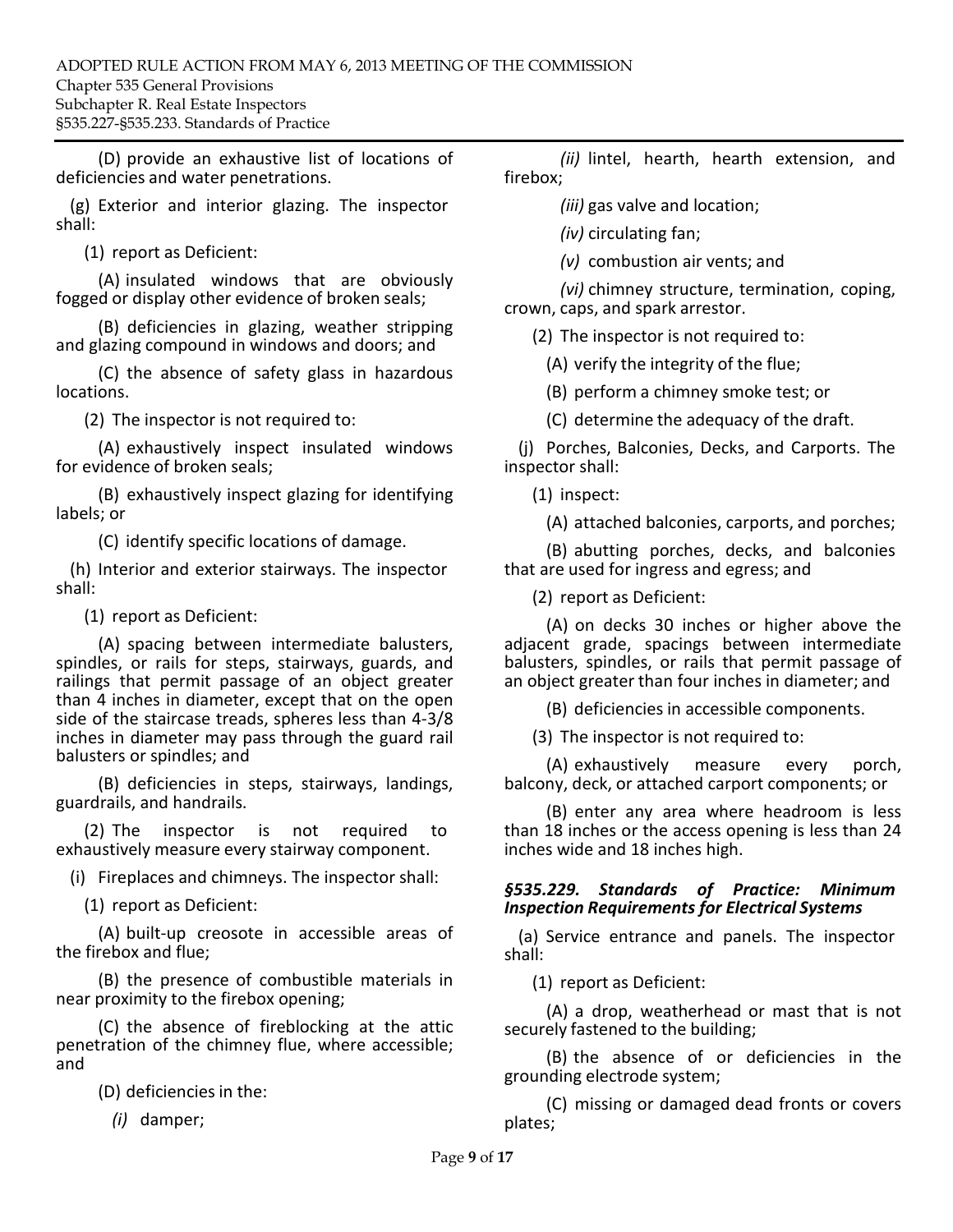(D) conductors not protected from the edges of electrical cabinets, gutters, or cutout boxes;

(E) electrical cabinets and panel boards not appropriate for their location; such as a clothes closet, bathrooms or where they are exposed to physical damage;

(F) electrical cabinets and panel boards that are not accessible or do not have a minimum of 36‐ inches of clearance in front of them;

(G) deficienciesin:

*(i)* electrical cabinets, gutters, cutout boxes, and panel boards;

*(ii)* the insulation of the service entrance conductors, drip loop, separation of conductors at weatherheads, and clearances;

*(iii)* the compatibility of overcurrent devices and conductors;

*(iv)* the overcurrent device and circuit for labeled and listed 240 volt appliances;

*(v)* bonding and grounding;

*(vi)* conductors;

*(vii)* the operation of installed ground‐fault or arc‐fault circuit interrupter devices; and

(H) the absence of:

*(i)* trip ties on 240 volt overcurrent devices or multi‐wire branch circuit;

*(ii)* appropriate connections;

*(iii)* anti‐oxidants on aluminum conductor terminations;

*(iv)* a main disconnecting means.

(2) The inspector is not required to:

(A) determine present or future sufficiency of service capacity amperage, voltage, or the capacity of the electrical system;

(B) test arc‐fault circuit interrupter devices when the property is occupied or damage to personal property may result, in the inspector's reasonable judgment;

(C) conduct voltage drop calculations;

(D) determine the accuracy of overcurrent device labeling;

(E) remove covers where hazardous as judged by the inspector;

(F) verify the effectiveness of overcurrent devices; or

(G) operate overcurrent devices.

(b) Branch circuits, connected devices, and fixtures. The inspector shall:

(1) manually test the installed and accessible smoke and carbon monoxide alarms;

(2) report the type of branch circuit conductors;

(3) report as Deficient:

(A) the absence of ground‐fault circuit interrupter protection in all:

*(i)* bathroom receptacles;

*(ii)* garage receptacles;

*(iii)* outdoor receptacles;

*(iv)* crawl space receptacles;

*(v)* unfinished basement receptacles;

*(vi)* kitchen countertop receptacles; and

*(vii)* receptacles that are located within six feet of the outside edge of a sink;

(B) the failure of operation of ground‐fault circuit interrupter protection devices;

(C) missing or damaged receptacle, switch or junction box covers;

(D) the absence of:

*(i)* equipment disconnects;

*(ii)* appropriate connections, such as copper/aluminum approved devices, if branch circuit aluminum conductors are discovered in the main or sub‐panel based on a random sampling of accessible receptacles and switches;

(E) deficiencies in:

*(i)* receptacles;

*(ii)* switches;

*(iii)* bonding or grounding;

*(iv)* wiring, wiring terminations, junction boxes, devices, and fixtures, including improper location;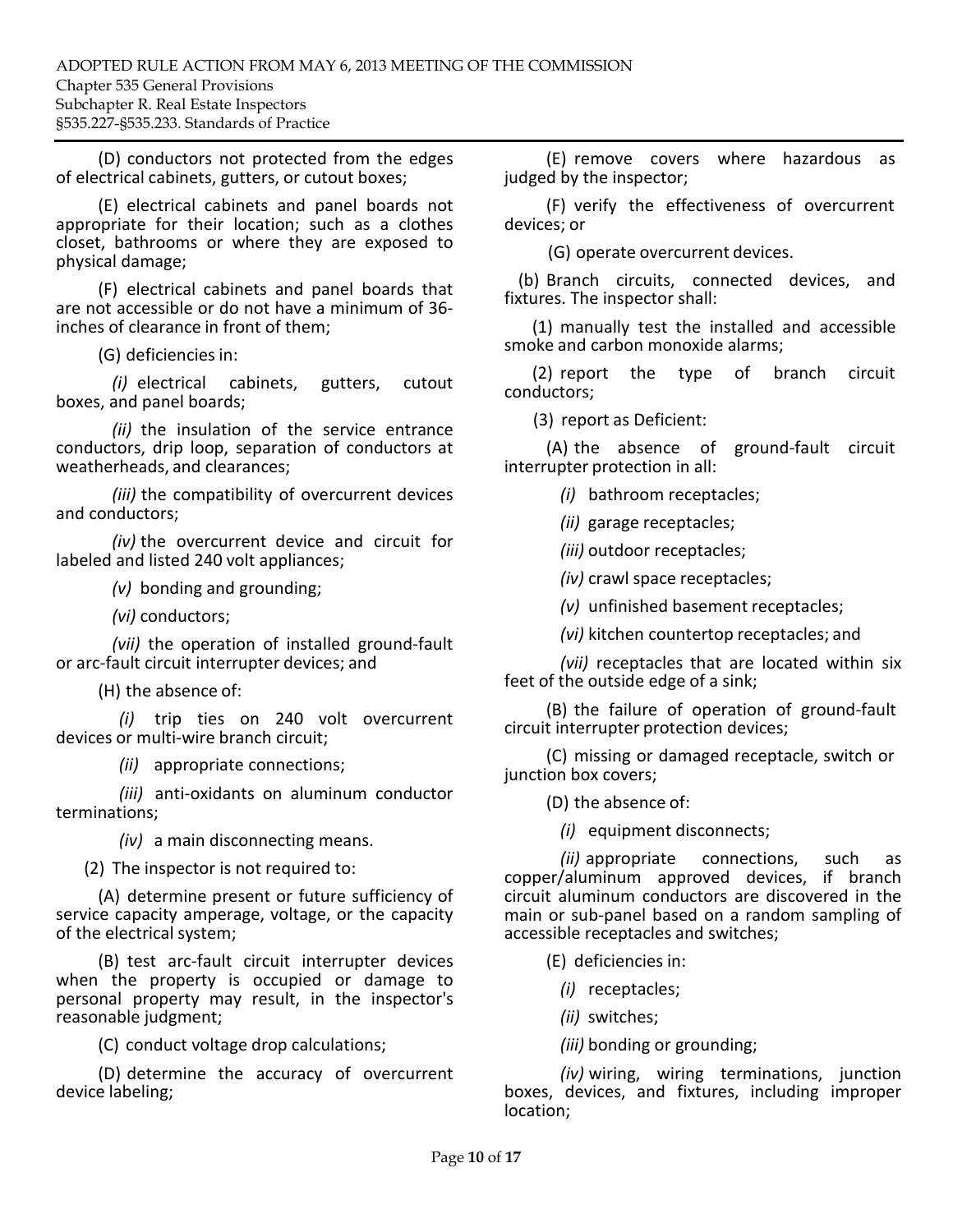(v) doorbell and chime components;

(vi) smoke and carbon monoxide alarms;

(F) improper use of extension cords;

(G) deficiencies in or absences of conduit, where applicable; and

(H) the absence of smoke alarms:

*(i)* in each sleeping room;

*(ii)* outside each separate sleeping area in the immediate vicinity of the sleeping rooms; and

*(iii)* in the living space of each story of the dwelling.

(4) The inspector is not required to:

(A) inspect low voltage wiring;

(B) disassemble mechanical appliances;

(C) verify the effectiveness of smoke alarms;

(D) verify interconnectivity of smoke alarms;

(E) activate smoke or carbon monoxide alarms that are or may be monitored or require the use of codes;

(F) verify that smoke alarms are suitable for the hearing‐impaired;

(G) remove the covers of junction, fixture, receptacle or switch boxes unless specifically required by these standards.

### *§535.230. Standards of Practice: Minimum Inspection Requirements for Heating, Ventilation, and Air Conditioning Systems.*

(a) Heating equipment. The inspector shall:

(1) report:

(A) the type of heating systems;

(B) the energy sources;

(2) report as Deficient:

(A) inoperative units;

(B) deficiencies in the thermostats;

(C) inappropriate location;

(D) the lack of protection from physical damage;

(E) burners, burner ignition devices or heating elements, switches, and thermostats that

are not a minimum of 18 inches above the lowest garage floor elevation, unless the unit is listed for garage floor installation;

(F) the absence of an opening that would allow access to equipment for inspection, service, repair or replacement without permanent construction or building finish;

(G) when applicable; a floored passageway and service platform that would allow access for<br>equipment inspection. service. repair or equipment inspection, service, repair or replacement;

(H) deficiencies in mounting and performance of window and wall units;

(I) in electric units, deficiencies in:

*(i)* performance of heat pumps;

*(ii)* performance of heating elements; and

*(iii)* condition of conductors; and

(J) in gas units:

*(i)* gas leaks;

*(ii)* flame impingement, uplifting flame, improper flame color, or excessive scale buildup;

*(iii)* the absence of a gas shut‐off valve within six feet of the appliance;

*(iv)* the absence of a gas appliance connector or one that exceeds six feet in length;

*(v)* gas appliance connectors that are concealed within or extended through walls, floors, partitions, ceilings or appliance housings; and

*(vi)* deficiencies in:

*(I)* combustion, and dilution air;

*(II)* gas shut‐off valves;

*(III)* access to a gas shutoff valves that prohibits full operation;

*(IV)* gas appliance connector materials; and

*(V)* the vent pipe, draft hood, draft, proximity to combustibles, and vent termination point and clearances; and

(b) Cooling equipment other than evaporative coolers. The inspector shall:

(1) report the type of systems;

(2) report as Deficient: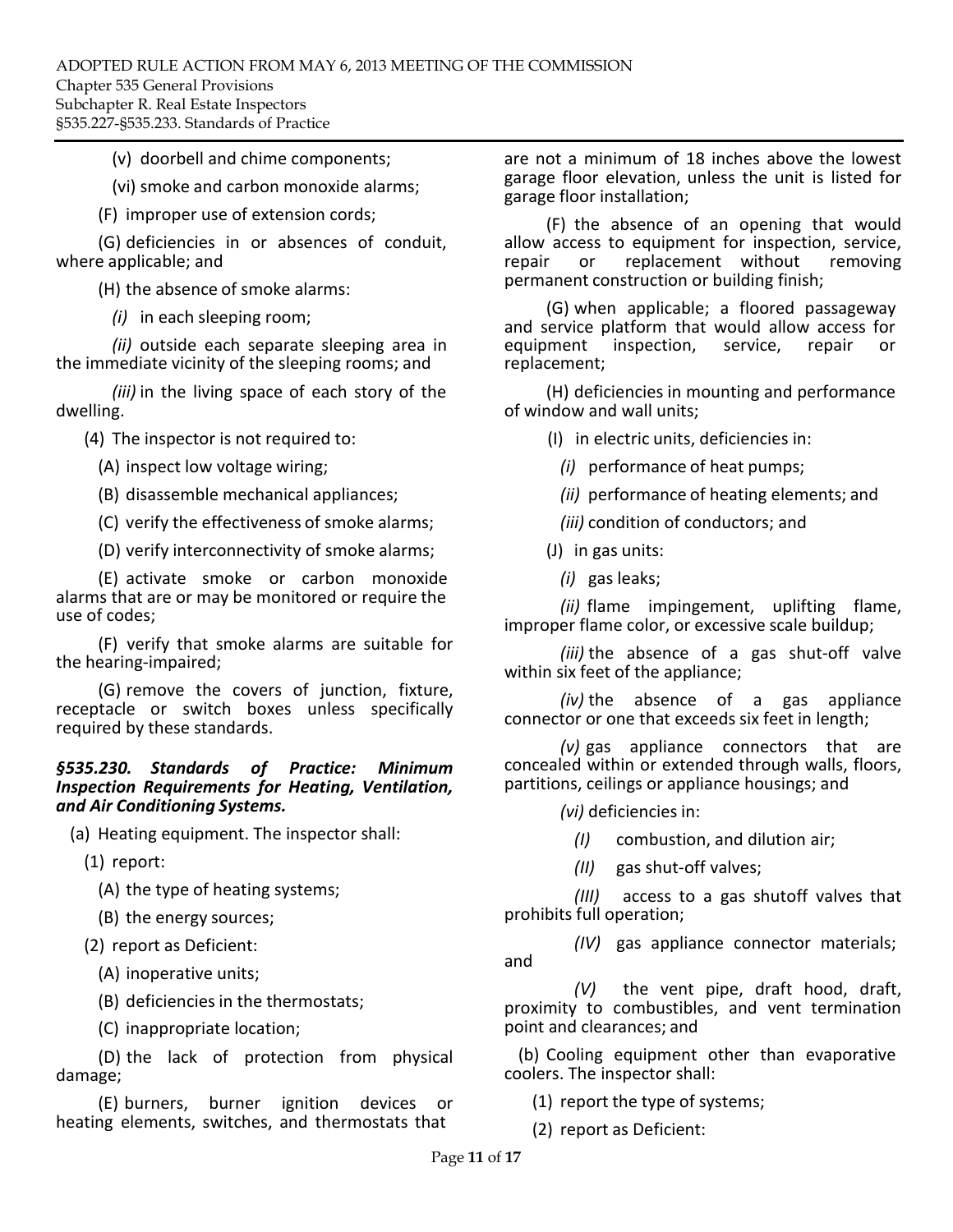### (A) inoperative units;

(B) inadequate cooling as demonstrated by its performance;

(C) the absence of an opening that would allow access to equipment for inspection, service, repair or replacement without removing permanent construction or building finish;

(D) when applicable; a floored passageway and service platform that would allow access for<br>equipment inspection, service, repair or inspection, service, repair or replacement;

(E) noticeable vibration of blowers or fans;

(F) water in the auxiliary/secondary drain pan;

(G) a primary drain pipe that discharges in a sewer vent;

(H) missing or deficient refrigerant pipe insulation;

(I) dirty coils, where accessible;

(J) condensing units lacking adequate clearances or air circulation or that has deficiencies in the fins, location, levelness, or elevation above grade surfaces;

(K) deficienciesin:

*(i)* the condensate drain and auxiliary/secondary pan and drain system;

*(ii)* mounting and performance of window or wall units; and

*(iii)* thermostats.

(c) Evaporative coolers. The inspector shall:

(1) report:

(A) type of systems;

(B) the type of water supply line;

(2) report as Deficient:

(A) inoperative units;

(B) inadequate access and clearances;

(C) deficiencies in performance or mounting;

(D) missing or damaged components;

(E) the presence of active water leaks; and

(F) the absence of backflow prevention.

(d) Duct systems, chases, and vents. The inspector shall report as Deficient:

(1) damaged duct systems or improper material;

(2) damaged or missing duct insulation;

(3) the absence of air flow at accessible supply registers;

(4) the presence of gas piping and sewer vents concealed in ducts, plenums and chases;

(5) ducts or plenums in contact with earth; and

(6) deficienciesin:

(A) filters;

(B) grills or registers; and

(C) the location of return air openings.

(e) The inspector is not required to:

(1) program digital thermostats or controls;

(2) inspect:

(A) for pressure of the system refrigerant, type of refrigerant, or refrigerant leaks;

(B) winterized or decommissioned equipment; or

(C) duct fans, humidifiers, dehumidifiers, air purifiers, motorized dampers, electronic air filters,<br>multi-stage controllers, sequencers, heat sequencers, heat reclaimers, wood burning stoves, boilers, oil‐fired units, supplemental heating appliances, de‐icing provisions, or reversing valves;

(3) operate:

(A) setback features on thermostats or controls;

(B) cooling equipment when the outdoor temperature is less than 60 degrees Fahrenheit;

(C) radiant heaters, steam heat systems, or unvented gas‐fired heating appliances; or

(D) heat pumps, in the heat pump mode, when the outdoor temperature is above 70 degrees;

(4) verify:

(A) compatibility of components;

(B) tonnage match of indoor coils and outside coils or condensing units;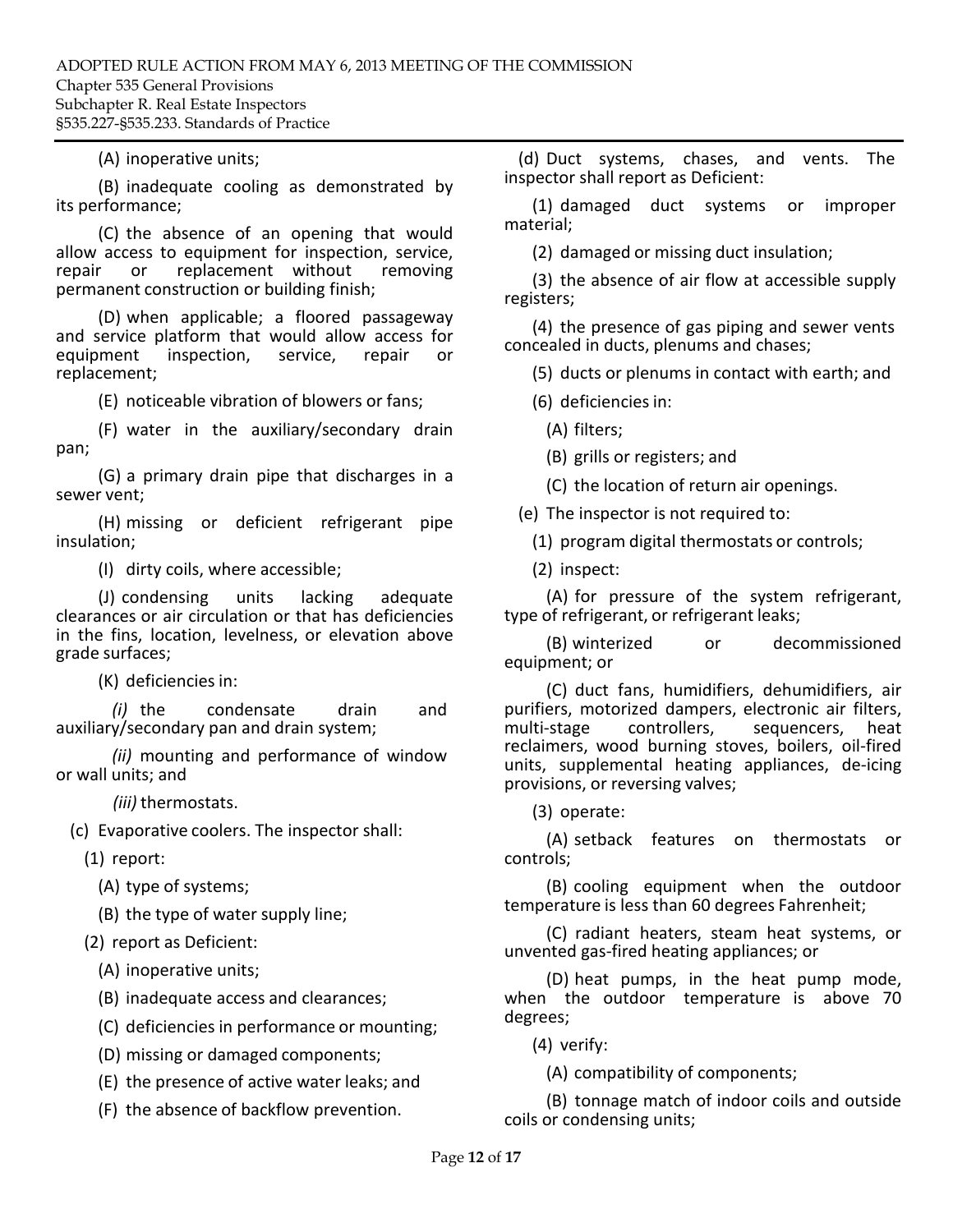(C) the accuracy of thermostats; or

(D) the integrity of the heat exchanger; or

(5) determine:

(A) sizing, efficiency, or adequacy of the system;

(B) balanced air flow of the conditioned air to the various parts of the building; or

(C) types of materials contained in insulation.

*§535.231. Standards of Practice: Minimum Inspection Requirements for Plumbing Systems.*  (a) Plumbing systems. The inspector shall:

(1) report:

(A) location of water meter;

(B) location of homeowners main water supply shutoff valve; and

(C) static water pressure;

(2) report as Deficient:

(A) the presence of active leaks;

(B) the lack of a pressure reducing valve when the water pressure exceeds 80 PSI;

(C) the lack of an expansion tank at the water heater(s) when a pressure reducing valve is in place at the water supply line/system;

(D) the absence of:

*(i)* fixture shut‐off valves;

*(ii)* dielectric unions, when applicable;

*(iii)* back‐flow devices, anti‐siphon devices, or air gaps at the flow end of fixtures; and

(E) deficiencies in:

*(i)* water supply pipes and waste pipes;

*(ii)* the installation and termination of the vent system;

*(iii)* the performance of fixtures and faucets not connected to an appliance;

*(iv)* water supply, as determined by viewing functional flow in two fixtures operated simultaneously;

*(v)* fixture drain performance;

*(vi)* orientation of hot and cold faucets;

*(vii)* installed mechanical drain stops;

*(viii)* commodes, fixtures, showers, tubs, and enclosures; and

*(ix)* the condition of the gas distribution system.

(3) The inspector is not required to:

(A) operate any main, branch, or shut‐off valves;

(B) operate or inspect sump pumps or waste ejector pumps;

(C) verify the performance of:

*(i)* the bathtub overflow;

bibbs; or *(ii)* clothes washing machine drains or hose

*(iii)* floor drains;

(D) inspect:

(i) any system that has been winterized, shut down or otherwise secured;

 $(iii)$  circulating pumps, free-standing appliances, solar water heating systems, water‐ conditioning equipment, filter systems, water mains, private water supply systems, water wells, pressure tanks, sprinkler systems, swimming pools, or fire sprinkler systems;

(iii) inaccessible gas supply system components for leaks;

(iv) for sewer clean-outs; or

 $(v)$  for the presence or performance of private sewage disposal systems; or

(E) determine:

 $(i)$  quality, potability, or volume of the water supply; or

(ii) effectiveness of backflow or anti-siphon devices.

(b) Water heaters. The inspector shall:

(1) report:

(A) the energy source;

(B) the capacity of the units;

(2) report as Deficient:

(A) inoperative units;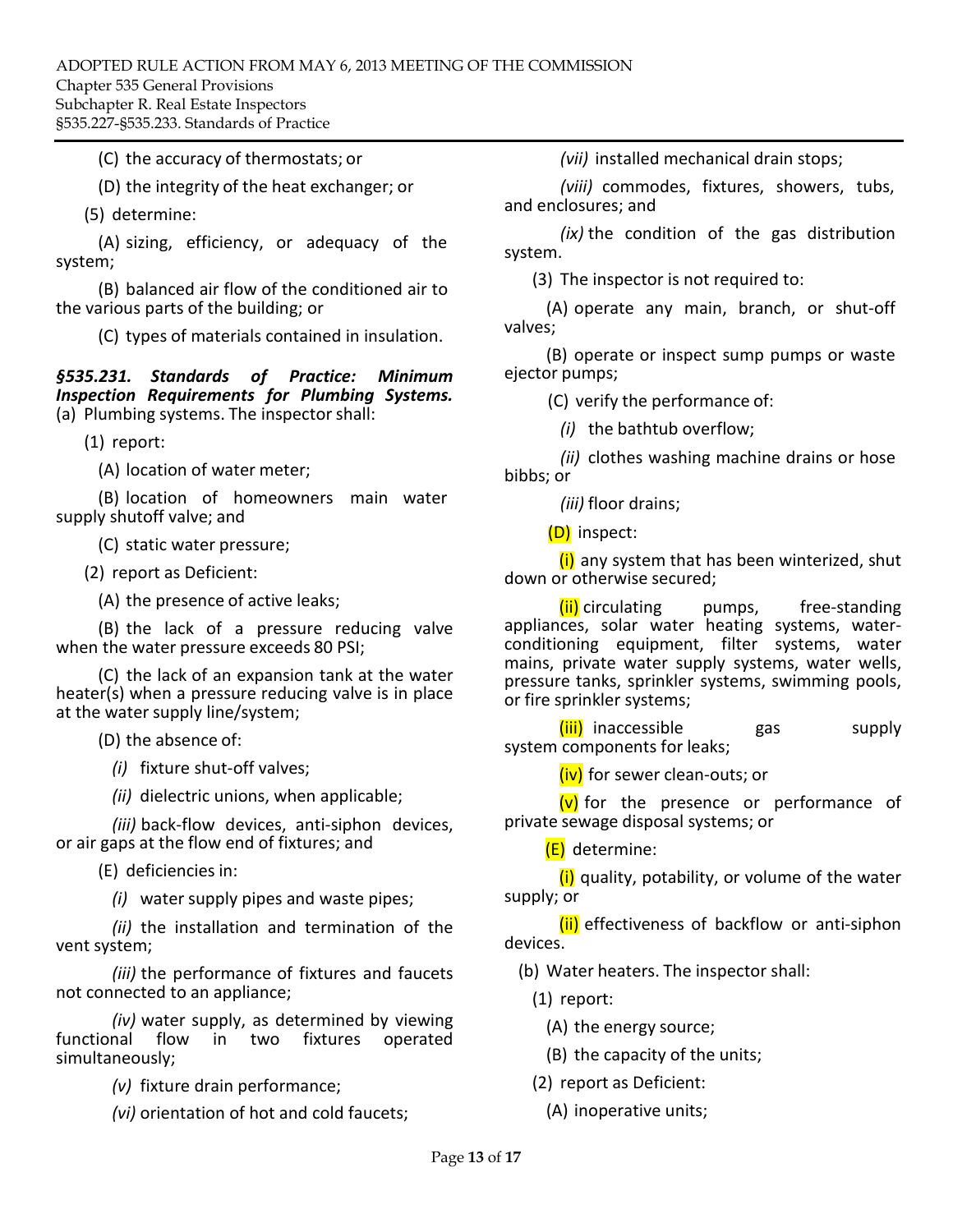### (B) leaking or corroded fittings or tanks;

(C) damaged or missing components;

(D) the absence of a cold water shut‐off valve;

(E) if applicable, the absence of a pan or a pan drain system that does not terminate over a waste receptor or to the exterior of the building above the ground surface;

(F) inappropriate locations;

(G) the lack of protection from physical damage;

(H) burners, burner ignition devices or heating elements, switches, or thermostats that are not a minimum of 18 inches above the lowest garage floor elevation, unless the unit is listed for garage floor installation;

(I) the absence of an opening that would allow access to equipment for inspection, service, repair or replacement without permanent construction or building finish;

(J) when applicable; a floored passageway and service platform that would allow access for equipment inspection. service, repair or inspection, service, repair or replacement;

(K) the absence of or deficiencies in the temperature and pressure relief valve and discharge piping;

(L) a temperature and pressure relief valve that failed to operate, when tested manually;

(M)in electric units, deficiencies in:

*(i)* performance of heating elements; and

*(ii)* condition of conductors; and

(N) in gas units:

*(i)* gas leaks;

*(ii)* flame impingement, uplifting flame, improper flame color, or excessive scale build‐up;

*(iii)* the absence of a gas shut‐off valve within six feet of the appliance;

*(iv)* the absence of a gas appliance connector or one that exceeds six feet in length;

*(v)* gas appliance connectors that are concealed within or extended through walls, floors, partitions, ceilings or appliance housings;

*(vi)* deficienciesin:

*(I)* combustion and dilution air;

*(II)* gas shut‐off valves;

*(III)* access to a gas shutoff valves that prohibit full operation;

*(IV)*gas appliance connector materials; and

*(V)* vent pipe, draft hood, draft, proximity to combustibles, and vent termination point and clearances.

(3) The inspector is not required to:

(A) verify the effectiveness of the temperature and pressure relief valve, discharge piping, or pan drain pipes;

(B) operate the temperature and pressure relief valve if the operation of the valve may, in the inspector's reasonable judgment, cause damage to persons or property; or

(C) determine the efficiency or adequacy of the unit.

(c) Hydro‐massage therapy equipment. The inspector shall:

(1) report as Deficient:

(A) inoperative units;

(B) the presence of active leaks;

(C) deficiencies in components and performance;

(D) missing and damaged components;

(E) the absence of an opening that would allow access to equipment for inspection, service, or replacement without permanent construction or building finish; and

(F) the absence or failure of operation of ground‐fault circuit interrupter protection devices; and

(2) The inspector is not required to determine<br>the adequacy of self-draining features of self-draining features circulation systems.

*§535.232. Standards of Practice: Minimum Inspection Requirements for (a)Dishwashers. The inspector shall report as Deficient:*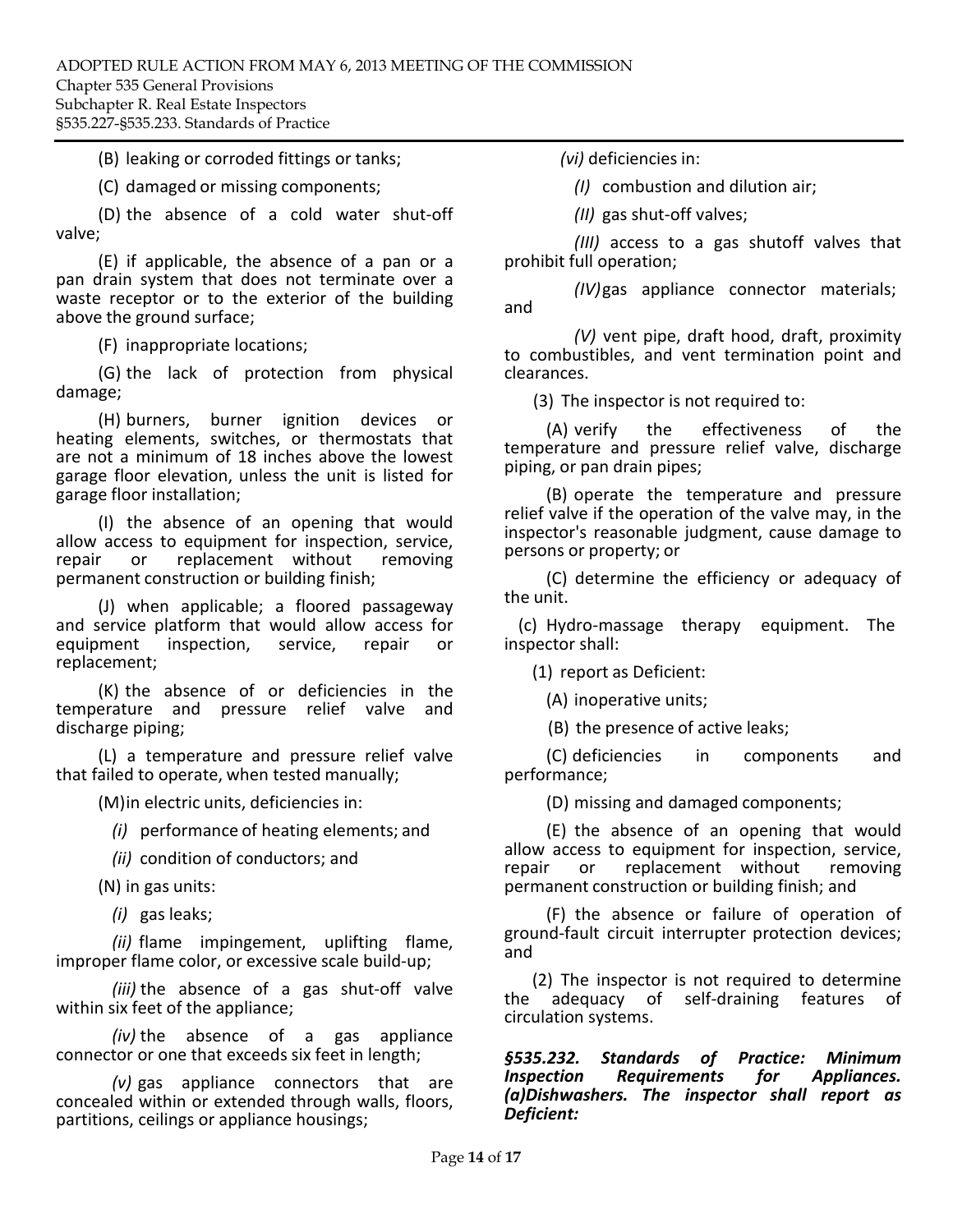(1) inoperative units;

(2) deficiencies in performance or mounting;

(3) rusted, missing or damaged components;

(4) the presence of active water leaks; and

(5) the absence of backflow prevention.

(b) Food waste disposers. The inspector shall report as Deficient:

(1) inoperative units;

(2) deficienciesin performance or mounting;

(3) missing or damaged components; and

(4) the presence of active water leaks.

(c) Range hoods and exhaust systems. The inspector shall report as Deficient:

(1) inoperative units;

(2) deficienciesin performance or mounting;

(3) missing or damaged components;

(4) ducts that do not terminate outside the building, if the unit is not of a re‐circulating type or configuration; and

(5) improper duct material.

(d) Electric or gas ranges, cooktops, and ovens. The inspector shall report as Deficient:

(1) inoperative units;

(2) missing or damaged components;

(3) combustible material within thirty inches above the cook top burners;

(4) absence of an anti‐tip device, if applicable;

(5) gas leaks;

(6) the absence of a gas shutoff valve within six feet of the appliance;

(7) the absence of a gas appliance connector or one that exceeds six feet in length;

(8) gas appliance connectors that are concealed within or extended through walls, floors, partitions, ceilings or appliance housings;

(9) deficienciesin:

(A) thermostat accuracy (within 25 degrees at a setting of 350° F);

(B) mounting and performance;

(C) gas shut‐off valves;

(D) access to a gas shutoff valves that prohibits full operation; and

(E) gas appliance connector materials.

(e) Microwave ovens. The inspector shall inspect built‐in units and report as Deficient:

(1) inoperative units;

(2) deficiencies in performance or mounting; and

(3) missing or damaged components.

(f) Mechanical exhaust systems and bathroom heaters. The inspector shall report as Deficient:

(1) inoperative units;

(2) deficiencies in performance or mounting;

(3) missing or damaged components;

(4) ducts that do not terminate outside the building; and

(5) a gas heater that is not vented to the exterior of the building unless the unit is listed as an unvented type.

(g) Garage door operators. The inspector shall report as Deficient:

(1) inoperative units;

(2) deficienciesin performance or mounting;

(3) missing or damaged components;

(4) installed photoelectric sensors located more than six inches above the garage floor; and

(5) door locks or side ropes that have not been removed or disabled.

(h) Dryer exhaust systems. The inspector shall report as Deficient:

(1) missing or damaged components;

(2) the absence of a dryer exhaust system when provisions are present for a dryer;

(3) ducts that do not terminate to the outside of the building;

(4) screened terminations; and

(5) ducts that are not made of metal with a smooth interior finish.

(i) The inspector is not required to: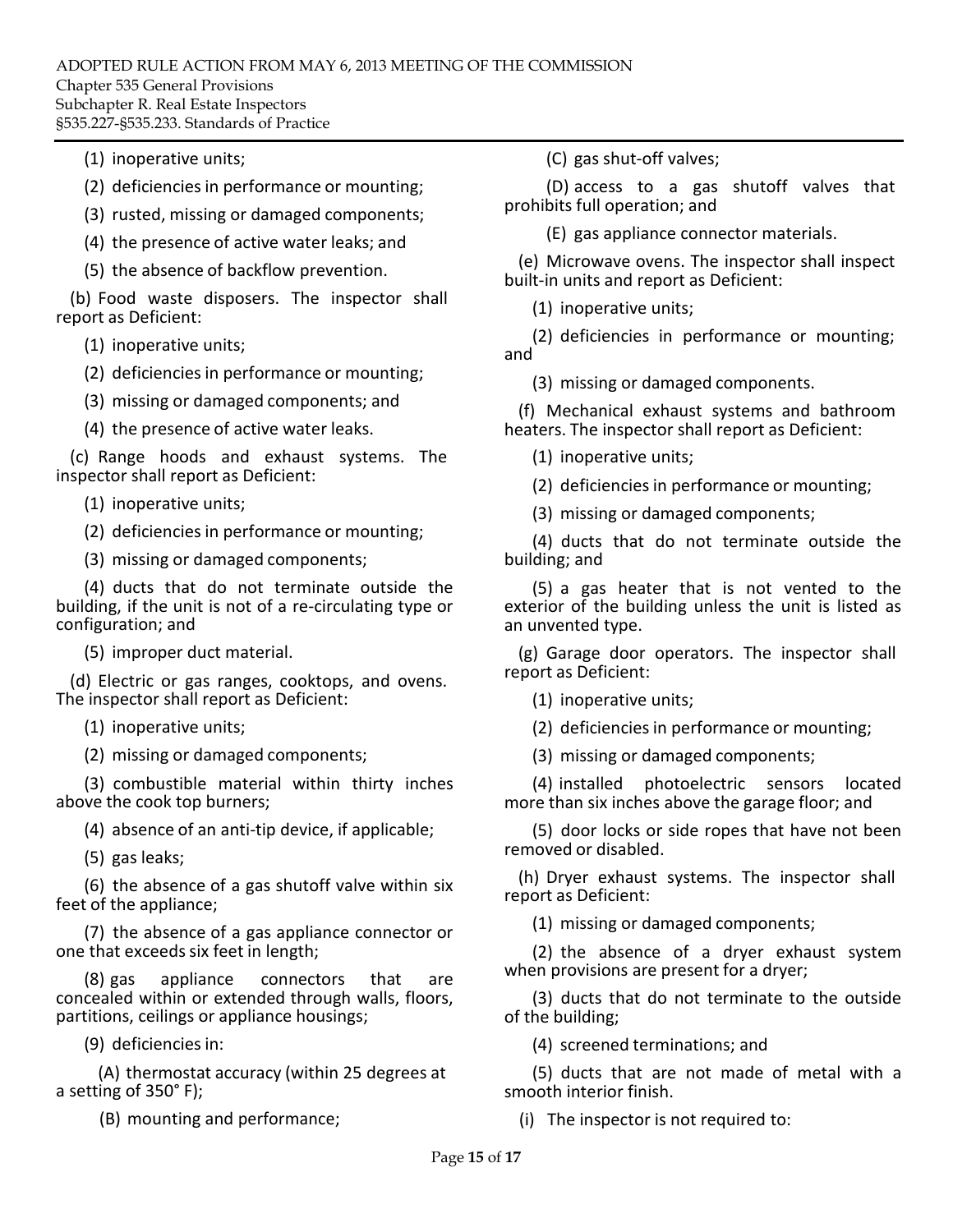(1) operate or determine the condition of other auxiliary components of inspected items;

(2) test for microwave oven radiation leaks;

(3) inspect self‐cleaning functions;

(4) disassemble appliances;

(5) determine the adequacy of venting systems; or

(6) determine proper routing and lengths of duct systems.

*§535.233. Standards of Practice: Minimum Inspection Requirements for Optional Systems*. If an inspector agrees to inspect a component described in this section, §535.227 of this title (relating to Standards of Practice: General Provisions) and the applicable provisions of this section apply.

(1) Landscape irrigation (sprinkler) systems. The inspector shall:

(A) manually operate all zones or stations on the system through the controller;

(B) report as Deficient:

sensor, *(i)* the absence of a rain or moisture

*(ii)* inoperative zone valves;

*(iii)* surface water leaks;

device; *(iv)* the absence of a backflow prevention

*(v)* the absence of shut‐off valves between the water meter and backflow device;

*(vi)* deficiencies in the performance and mounting of the controller;

*(vii)* missing or damaged components; and

*(viii)* deficiencies in the performance of the water emission devices; such as, sprayer heads, rotary sprinkler heads, bubblers or drip lines.

(C) The inspector is not required to inspect:

*(i)* for effective coverage of the irrigation system;

*(ii)* the automatic function of the controller;

*(iii)* the effectiveness of the sensors; such as, rain, moisture, wind, flow or freeze sensors; or

*(iv)* sizing and effectiveness of backflow prevention device.

(2) Swimming pools, spas, hot tubs, and equipment. The inspector shall:

(A) report the type of construction;

(B) report as Deficient:

*(i)* the presence of a single blockable main drain (potential entrapment hazard);

*(ii)* a pump motor, blower, or other electrical equipment that lacks bonding;

*(iii)* the absence of or deficiencies in safety barriers;

*(iv)* water leaks in above‐ground pipes and equipment;

*(v)* the absence or failure in performance of ground‐fault circuit interrupter protection devices; and

*(vi)* deficienciesin:

*(I)* surfaces;

*(II)* tiles, coping, and decks;

and other equipment; *(III)* slides, steps, diving boards, handrails,

*(IV)* drains, skimmers, and valves;

*(V)* filters, gauges, pumps, motors, controls, and sweeps;

*(VI)* lighting fixtures; and

*(VII)* the pool heater that these standards of practice require to be reported for the heating system.

(C) The inspector is not required to:

*(i)* disassemble filters or dismantle or otherwise open any components or lines;

*(ii)* operate valves;

*(iii)* uncover or excavate any lines or concealed components of the system;

*(iv)* fill the pool, spa, or hot tub with water;

*(v)* inspect any system that has been winterized, shut down, or otherwise secured;

water tables;*(vi)* determine the presence of sub‐surface